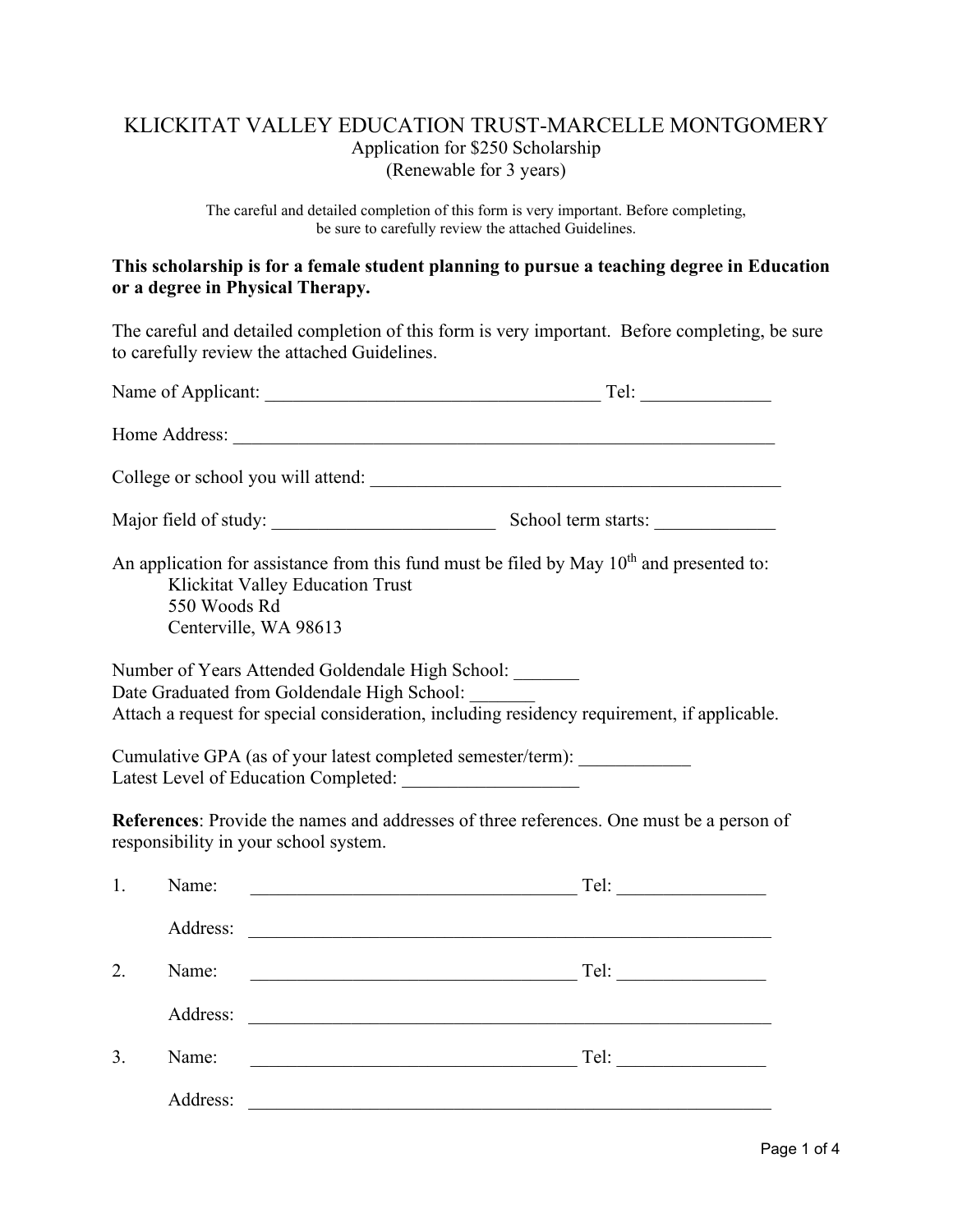Your ability to express yourself and to organize your thinking is important. Write your reasons for seeking education in your major field of study, with emphasis on why you desire to succeed: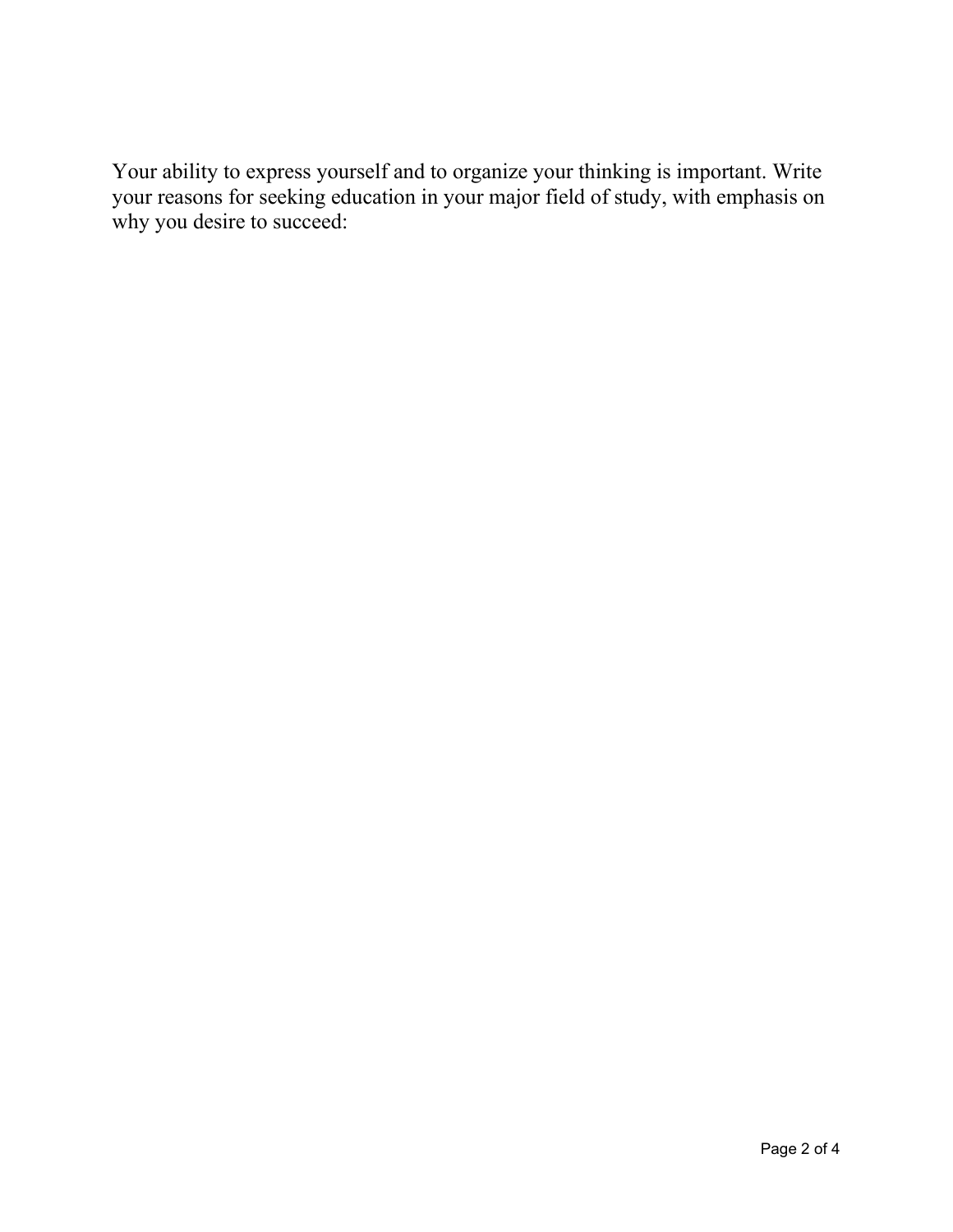# *Attestation and Guarantee for Repayment of Advances*

I certify that all the statements in this application are correct. I further guarantee repayment of advances if I do not attend a post-high-school educational institute as a full time student for the first term of the school year stated on this application.

Date Signature